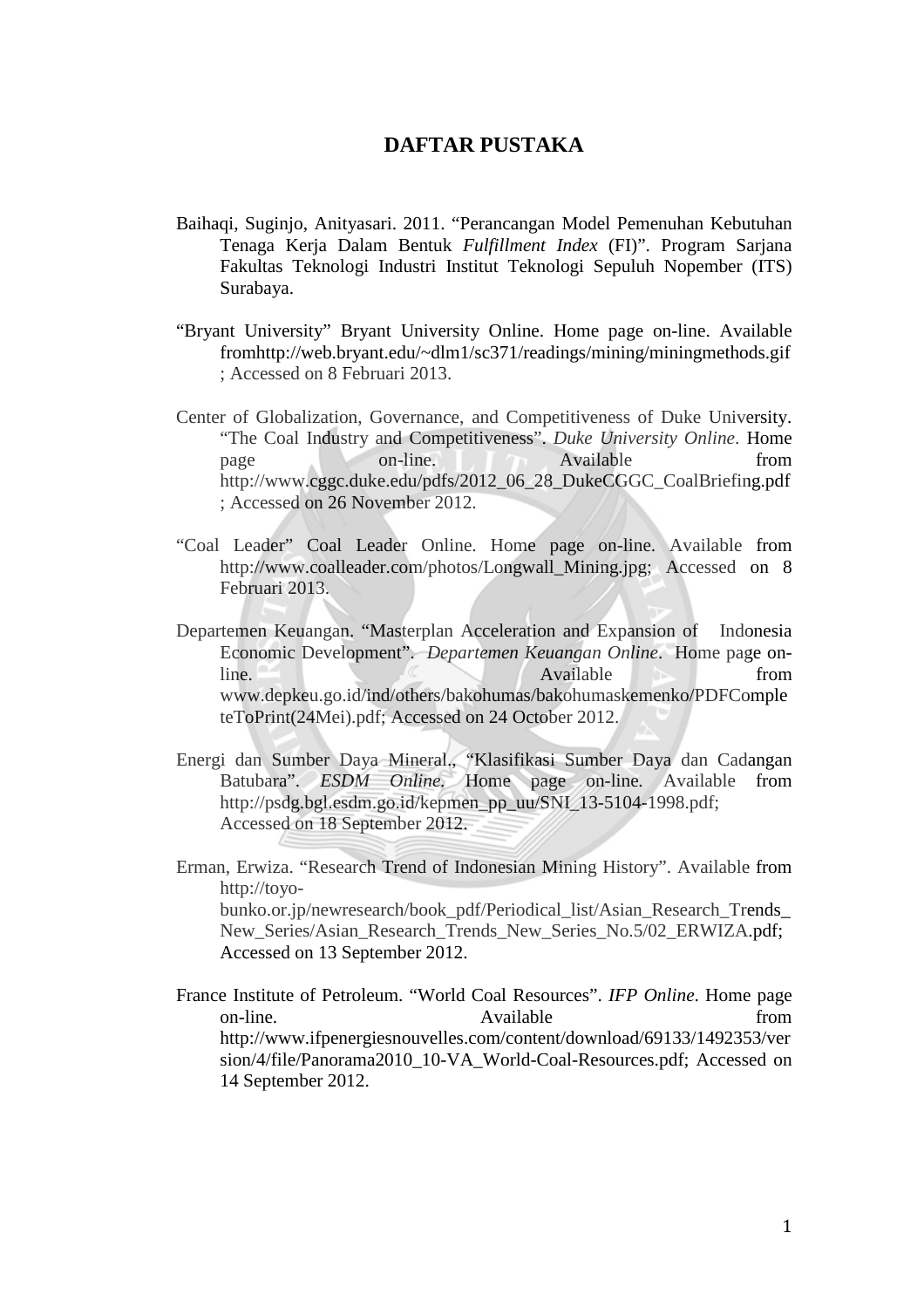- "Hino". Hino Online. Home page on-line. Available from http://www.hinodumptruck.com/images/hino-dump-truck-fg-235-jj-16 kubik.jpg; Accessed on 8 Februari 2012.
- International Energy Agency. *"*Coal Information (2011 edition)*"*. *International Energy Agency Online*. Home page on-line. Available from http://wds.iea.org/wds/pdf/documentation%20for%20coal%20information% 20(2011%20early%20edition).pdf; Accessed on 29 September 2012.
- "Kuzbassprom". Kuzbassprom Online. Home page on-line. Available from http://www.kuzbassprom.ru/wp-content/uploads/2012/01/Lignite600.jpg; Accessed on 8 Februari 2013.
- L. Ewart. Jr, Donald dan Robert Vaughn. "Indonesian Coal". *World Coal Asia Special, Edisi Mei 2009*. Available from http://www.marston.com/portals/0/marston\_review\_of\_indonesian\_thermal \_coal\_industry.pdf; Accessed on 27 September 2012.
- Lucarelli, Bart. "The History and Future of Indonesia's Coal Industry : Impact of Politics and Regulatory Framework on Industry Structure and Performance". Program on Energy and Sustainable Development of Stanford University, July 2010. Available from http://iisdb.stanford.edu/pubs/22953/WP\_93\_Lucarelli\_revised\_Oct\_2010.pdf; Accessed on 13 September 2012.
- Mulyono, Jeffrey. "Indonesian Coal Industry Outlook". *Jcoal Online*. Home page on-line. Available from the state of the state of the state of the state of the state of the state of the state of the state of the state of the state of the state of the state of the state of the state of the state of the http://www.jcoal.or.jp/publication/seminar/pdf\_for\_hp\_indonesia\_s/indones iacoal indutry outlook english.pdf; Accessed on 27 September 2012.
- "Rio Tinto". Rio Tinto Online. Home page on-line. Available from http://www.riotinto.com/careers/21377\_search\_and\_apply.asp; Accessed on 28 November 2012.
- "Wikipedia". Wikipedia Online. Home page on-line. Available from http://en.wikipedia.org/wiki/Anthracite; Accessed on 8 Februari 2012.
- "Wikipedia". Wikipedia Online. Home page on-line. Available from http://en.wikipedia.org/wiki/Bituminous\_coal; Accessed on 8 Februari 2012.
- World Coal Association. "Coal Facts 2012". *World Coal Association Online*. Home page on-line. Available from http://www.worldcoal.org/\_assetrequest.php?doc=/bin/pdf/original\_pdf\_file/ coal\_facts\_2012(06\_08\_2012).pdf; Accessed on 18 September 2012.